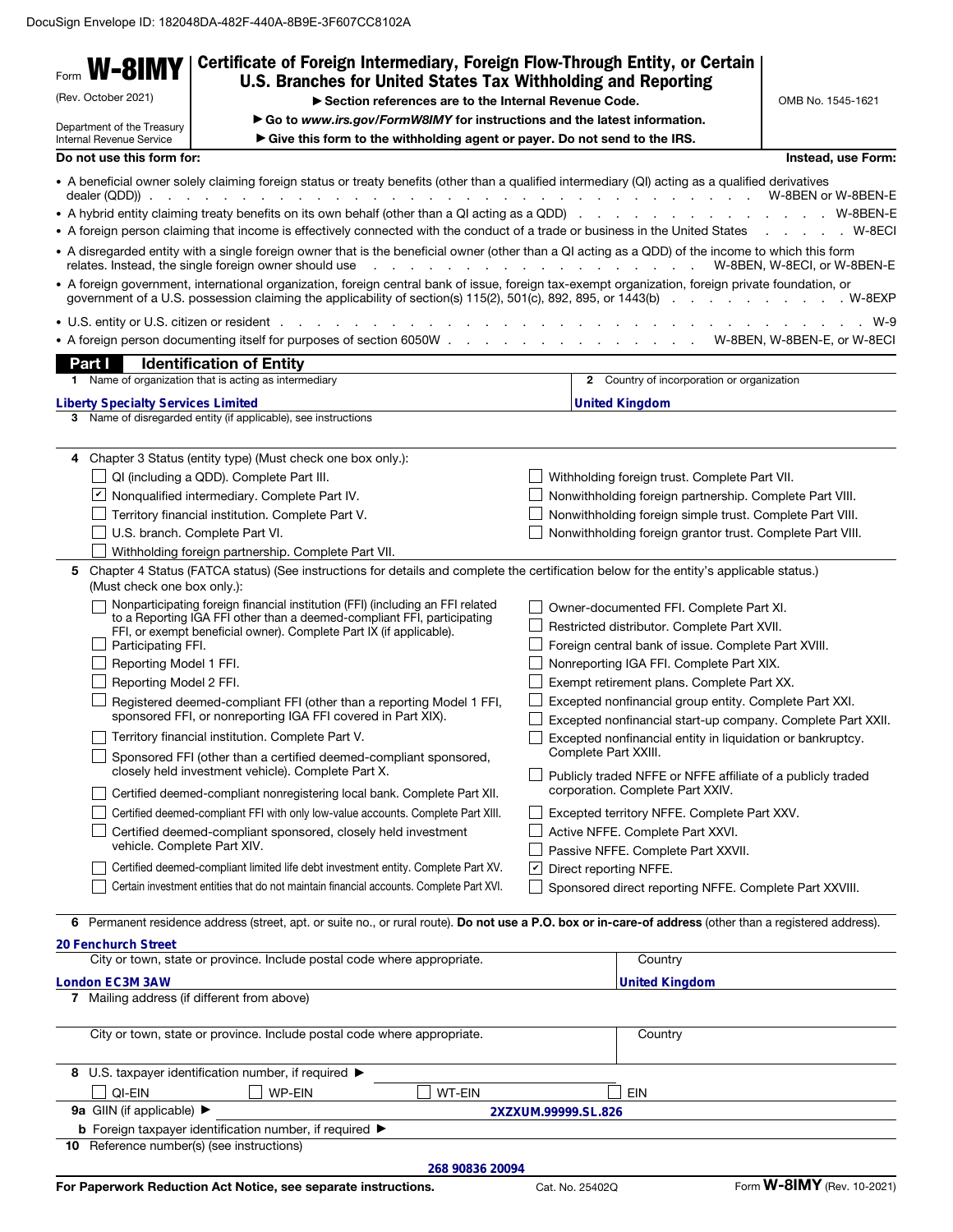|                                                                                          | Form W-8IMY (Rev. 10-2021)                                                                                                                    |                                                                                                       | Page 2                                                                                                     |  |  |
|------------------------------------------------------------------------------------------|-----------------------------------------------------------------------------------------------------------------------------------------------|-------------------------------------------------------------------------------------------------------|------------------------------------------------------------------------------------------------------------|--|--|
|                                                                                          | Part II                                                                                                                                       | Disregarded Entity or Branch Receiving Payment. (Complete only if a disregarded entity with a GIIN or |                                                                                                            |  |  |
|                                                                                          |                                                                                                                                               |                                                                                                       | a branch of an FFI in a country other than the FFI's country of residence. Do not complete Part II for QDD |  |  |
|                                                                                          | branches. See instructions.)                                                                                                                  |                                                                                                       |                                                                                                            |  |  |
| Chapter 4 Status (FATCA status) of disregarded entity or branch receiving payment.<br>11 |                                                                                                                                               |                                                                                                       |                                                                                                            |  |  |
|                                                                                          | Branch treated as nonparticipating FFI.                                                                                                       | Reporting Model 1 FFI.                                                                                | U.S. Branch.                                                                                               |  |  |
|                                                                                          | Participating FFI.                                                                                                                            | Reporting Model 2 FFI.                                                                                |                                                                                                            |  |  |
| 12                                                                                       | Address of branch (street, apt. or suite no., or rural route). Do not use a P.O. box or in-care-of address (other than a registered address). |                                                                                                       |                                                                                                            |  |  |
|                                                                                          |                                                                                                                                               |                                                                                                       |                                                                                                            |  |  |
|                                                                                          | City or town, state or province. Include postal code where appropriate.                                                                       |                                                                                                       | Country                                                                                                    |  |  |
| 13                                                                                       | GIIN (if any) $\blacktriangleright$                                                                                                           |                                                                                                       |                                                                                                            |  |  |
|                                                                                          |                                                                                                                                               | <b>Chapter 3 Status Certifications</b>                                                                |                                                                                                            |  |  |

### **Part III** Qualified Intermediary

# All Qualified Intermediaries

 $14$   $\Box$  I certify that the entity identified in Part I (or branch, if relevant):

• Is a QI with respect to the accounts identified on line 10 or in a withholding statement associated with this form (as required) that is one or more of the following:

- (i) Not acting for its own account;
- (ii) A QDD receiving payments on underlying securities and/or potential section 871(m) transactions;

(iii) A QI assuming primary withholding responsibility for payments of substitute interest, as permitted by the QI Agreement.

• Has provided or will provide a withholding statement (as required) for purposes of chapters 3 and 4, and section 1446(a), or section 1446(f), subject to the certifications made on this form.

• To the extent it acts as a disclosing QI for purposes of section 1446(a) or (f) for payments associated with this form, the QI is to provide the required payee documentation to associate with an amount realized or an amount subject to withholding on a PTP distribution.

### Qualified Intermediaries When Not Acting As Qualified Derivatives Dealers (check all that apply)

- **15a** □ certify that the entity identified in Part I of this form assumes primary withholding responsibility for purposes of chapters 3 and 4 for each account identified on a withholding statement attached to this form (or, if no withholding statement is attached to this form, for all accounts).
	- **b**  $\Box$  I certify that the entity identified in Part I of this form assumes primary withholding and reporting responsibility for each payment of an amount realized from the sale of an interest in a publicly traded partnership under section 1446(f) associated with each account identified on a withholding statement attached to this form for receiving such amounts (or, if no withholding statement is attached to this form, for all accounts).
	- c  $\Box$  I certify that the entity identified in Part I of this form assumes primary withholding as a nominee under Regulations section 1.1446-4(b)(3) for each distribution by a publicly traded partnership associated with each account identified on a withholding statement attached to this form for receiving such distributions (or, if no withholding statement is attached to this form, for all accounts).
	- $\mathsf{d}$  I certify that the entity identified in Part I of this form is a QI acting as a qualified securities lender assuming primary withholding and reporting responsibilities with respect to payments that are U.S. source substitute dividends received from the withholding agent associated with each account identified on a withholding statement attached to this form (or, if no withholding statement is attached to this form, for all accounts).
	- e  $\Box$  I certify that the entity identified in Part I of this form assumes primary withholding responsibility for purposes of chapters 3 and 4 and primary Form 1099 reporting and backup withholding responsibility for all payments of U.S. source interest and substitute interest associated with this form, as permitted by the QI Agreement.
	- f  $\Box$  I certify that the entity identified in Part I of this form assumes primary Form 1099 reporting and backup withholding responsibility or reporting responsibility as a participating FFI or registered deemed-compliant FFI with respect to accounts that it maintains that are held by specified U.S. persons as permitted under Regulations sections 1.6049-4(c)(4)(i) or (c)(4)(ii) in lieu of Form 1099 reporting for each account identified on a withholding statement attached to this form (or, if no withholding statement is attached to this form, for all accounts).
	- q I certify that the entity identified in Part I of this form does not assume primary Form 1099 reporting and backup withholding responsibility for each account identified on a withholding statement attached to this form (or, if no withholding statement is attached to this form, for all accounts).
	- h  $\Box$  (Complete only to the extent the entity identified in Part I of this form does not assume primary Form 1099 reporting and backup withholding responsibility.) If the entity identified in Part I of this form has allocated or will allocate a portion of a payment to a chapter 4 withholding rate pool of U.S. payees on a withholding statement associated with this form, I certify that the entity meets the requirements of Regulations section 1.6049-4(c)(4)(iii) with respect to any account holder of an account it maintains that is included in such a withholding rate pool.
	- i (Complete only to the extent the entity identified in Part I of this form does not assume primary Form 1099 reporting and backup withholding responsibility.) If the entity identified in Part I of this form has allocated or will allocate a portion of a payment to a chapter 4 withholding rate pool of U.S. payees on a withholding statement associated with this form, to the extent the U.S. payees are account holders of an intermediary or flowthrough entity receiving a payment from the entity, I certify that the entity has obtained, or will obtain, documentation sufficient to establish each such intermediary or flow-through entity status as a participating FFI, registered deemed-compliant FFI, or FFI that is a QI.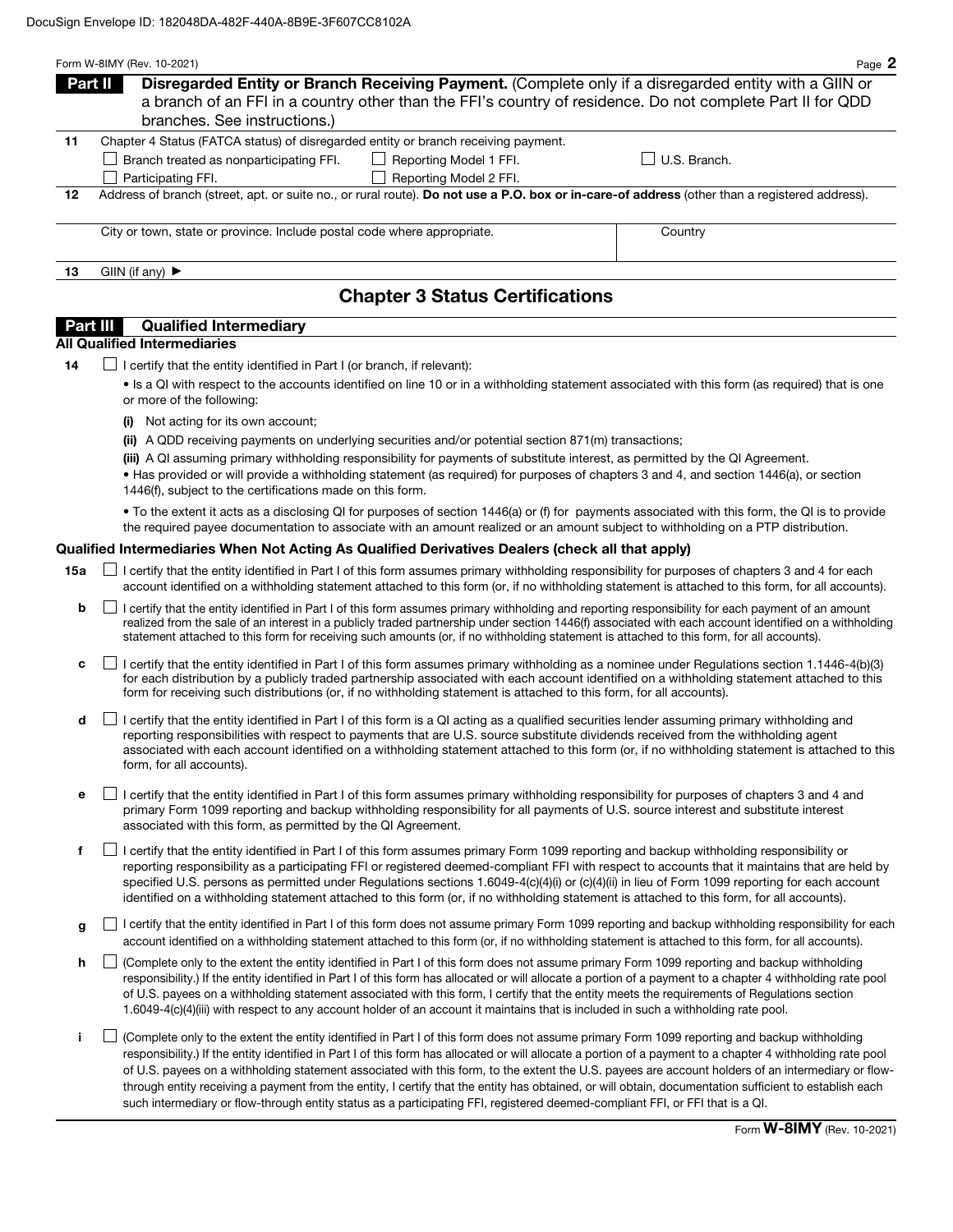|                | Form W-8IMY (Rev. 10-2021)<br>Page $3$<br><b>Qualified Derivatives Dealers</b>                                                                                                                                                                                                                                                                                                                                                                                                                                                                                                                                                                            |
|----------------|-----------------------------------------------------------------------------------------------------------------------------------------------------------------------------------------------------------------------------------------------------------------------------------------------------------------------------------------------------------------------------------------------------------------------------------------------------------------------------------------------------------------------------------------------------------------------------------------------------------------------------------------------------------|
| 16a            | I certify that each QDD identified in Part I of this form or on a withholding statement associated with this form meets the requirements to                                                                                                                                                                                                                                                                                                                                                                                                                                                                                                               |
|                | act as a QDD (including approval by the IRS to so act) and assumes primary withholding and reporting responsibilities under chapters 3, 4,<br>and 61 and section 3406 with respect to any payments it makes with respect to potential section 871(m) transactions.                                                                                                                                                                                                                                                                                                                                                                                        |
| b              | Entity classification of QDD:   Corporation<br>Partnership<br><b>Disregarded Entity</b>                                                                                                                                                                                                                                                                                                                                                                                                                                                                                                                                                                   |
| Part IV        | <b>Nonqualified Intermediary</b>                                                                                                                                                                                                                                                                                                                                                                                                                                                                                                                                                                                                                          |
|                | Check all that apply.                                                                                                                                                                                                                                                                                                                                                                                                                                                                                                                                                                                                                                     |
| 17a            | All nonqualified intermediaries and QIs that are not acting in their capacity as such check here.) I certify that the entity identified in Part I of this<br>form is not acting as a QI with respect to each account(s) for which this form is provided and is not acting for its own account.                                                                                                                                                                                                                                                                                                                                                            |
| b              | I certify that the entity identified in Part I of this form is using this form to transmit withholding certificates and/or other documentation and<br>has provided, or will provide, a withholding statement, as required. Note: If this form is provided for purposes of the entity's interest in a<br>publicly traded partnership, see the instructions for Part IV before checking this box.                                                                                                                                                                                                                                                           |
| c              | I certify that the entity identified in Part I of this form meets the requirements of Regulations section 1.6049-4(c)(4)(iii) with respect to any<br>account holder of an account it maintains that is included in a withholding rate pool of U.S. payees provided on a withholding statement<br>associated with this form (excluding a distribution from a publicly traded partnership).                                                                                                                                                                                                                                                                 |
| d              | I certify that the entity identified in Part I of this form is acting as a qualified securities lender (other than a QI) assuming primary withholding and reporting<br>responsibilities with respect to payments associated with this form that are U.S. source substitute dividends received from the withholding agent.                                                                                                                                                                                                                                                                                                                                 |
| е              | To the extent that the entity identified in Part I of this form is providing an alternative withholding statement described in Regulations<br>section 1.1441-1(e)(3)(iv)(C)(3) for any payments associated with the form, the entity represents that the information on all of the<br>withholding statements associated with this withholding certificate have been (or will be) verified for inconsistency with any other account<br>information the entity has for the beneficial owners for determining the rate of withholding with respect to each payee (applying the<br>standards of knowledge under section 1441 or section 1471, as applicable). |
| Part V         | <b>Territory Financial Institution</b>                                                                                                                                                                                                                                                                                                                                                                                                                                                                                                                                                                                                                    |
| 18а            | I certify that the entity identified in Part I is a financial institution (other than an investment entity that is not also a depository institution,<br>custodial institution, or specified insurance company) that is incorporated or organized under the laws of a territory of the United States.                                                                                                                                                                                                                                                                                                                                                     |
|                | Check the box on line 18b or 18c, whichever applies.                                                                                                                                                                                                                                                                                                                                                                                                                                                                                                                                                                                                      |
| b              | I further certify that the entity identified in Part I is using this form as evidence of its agreement with the withholding agent to be treated as a U.S. person<br>for purposes of chapters 3 and 4 with respect to any reportable amounts and withholdable payments associated with this withholding certificate.                                                                                                                                                                                                                                                                                                                                       |
| c              | I further certify that the entity identified in Part I:<br>• Is using this form to transmit withholding certificates and/or other documentation for the persons for whom it receives a payment of a<br>reportable amount or a withholdable payment; and                                                                                                                                                                                                                                                                                                                                                                                                   |
|                | • Has provided or will provide a withholding statement, as required.                                                                                                                                                                                                                                                                                                                                                                                                                                                                                                                                                                                      |
|                | Check the boxes on lines 18d, and 18e or 18f, as applicable.                                                                                                                                                                                                                                                                                                                                                                                                                                                                                                                                                                                              |
| d              | I certify that the entity identified in Part I agrees to be treated as a U.S. person under Regulations section 1.1446(f)-4(a)(2)(i)(B) with respect<br>to amounts realized on sales of interests in publicly traded partnerships.                                                                                                                                                                                                                                                                                                                                                                                                                         |
| е              | I certify that the entity identified in Part I agrees to be treated as a U.S. person (as described in Regulations section 1.1441-1(b)(2)(iv)(A))<br>and as a nominee under Regulations section 1.1446-4(b)(3) with respect to distributions by publicly traded partnerships, or                                                                                                                                                                                                                                                                                                                                                                           |
| f              | Is not acting as a nominee for distributions from publicly traded partnerships and is providing withholding statements for the distributions.<br>Note: If this form is provided for an amount realized, see the instructions for Part V before providing a withholding statement for an amount<br>realized when the entity does not check the box on line 18d.                                                                                                                                                                                                                                                                                            |
| <b>Part VI</b> | <b>Certain U.S. Branches</b>                                                                                                                                                                                                                                                                                                                                                                                                                                                                                                                                                                                                                              |
| 19а            | I certify that the entity identified in Part I is a U.S. branch receiving reportable amounts or withholdable payments that are not income<br>effectively connected with the conduct of a trade or business in the United States, distributions from publicly traded partnerships, or<br>amounts realized on sales of interests in publicly traded partnerships.                                                                                                                                                                                                                                                                                           |
|                | Check the box on line 19b or 19c, whichever applies.                                                                                                                                                                                                                                                                                                                                                                                                                                                                                                                                                                                                      |
| b              | I certify that the entity identified in Part I is a U.S. branch of a foreign bank or insurance company described in Regulations section<br>1.1441-1(b)(2)(iv)(A) that is using this form as evidence of its agreement with the withholding agent to be treated as a U.S. person with<br>respect to any reportable amounts or withholdable payments associated with this withholding certificate.                                                                                                                                                                                                                                                          |
| c              | $\Box$ I certify that the entity identified in Part I:<br>• Is using this form to transmit withholding certificates and/or other documentation for the persons for whom the branch receives a payment of a reportable amount;<br>• Has provided or will provide a withholding statement, as required; and                                                                                                                                                                                                                                                                                                                                                 |
|                | • In the case of a withholdable payment, is applying the rules described in Regulations section 1.1471-4(d)(2)(iii)(C).<br>Check the boxes on lines 19d, and 19e or 19f, as applicable.                                                                                                                                                                                                                                                                                                                                                                                                                                                                   |
| d              | I certify that the entity identified in Part I is a U.S. branch (as described in Regulations section 1.1446(f)-4(a)(2)(i)(B)) that is acting as a U.S.<br>person with respect to amounts realized on the sales of interests in publicly traded partnerships,                                                                                                                                                                                                                                                                                                                                                                                              |
|                |                                                                                                                                                                                                                                                                                                                                                                                                                                                                                                                                                                                                                                                           |

- **e**  $\Box$  I certify that the entity identified in Part I is a U.S. branch (as described in Regulations section 1.1441-1(b)(2)(iv)(A)) that is treated as a U.S. person and as a nominee with respect to distributions by publicly traded partnerships under Regulations section 1.1446-4(b)(3), or
- Is not acting as a nominee for distributions from publicly traded partnerships and is providing withholding statements for the distributions.<br>**Note:** If this form is provided for an amount realized, see the instructions fo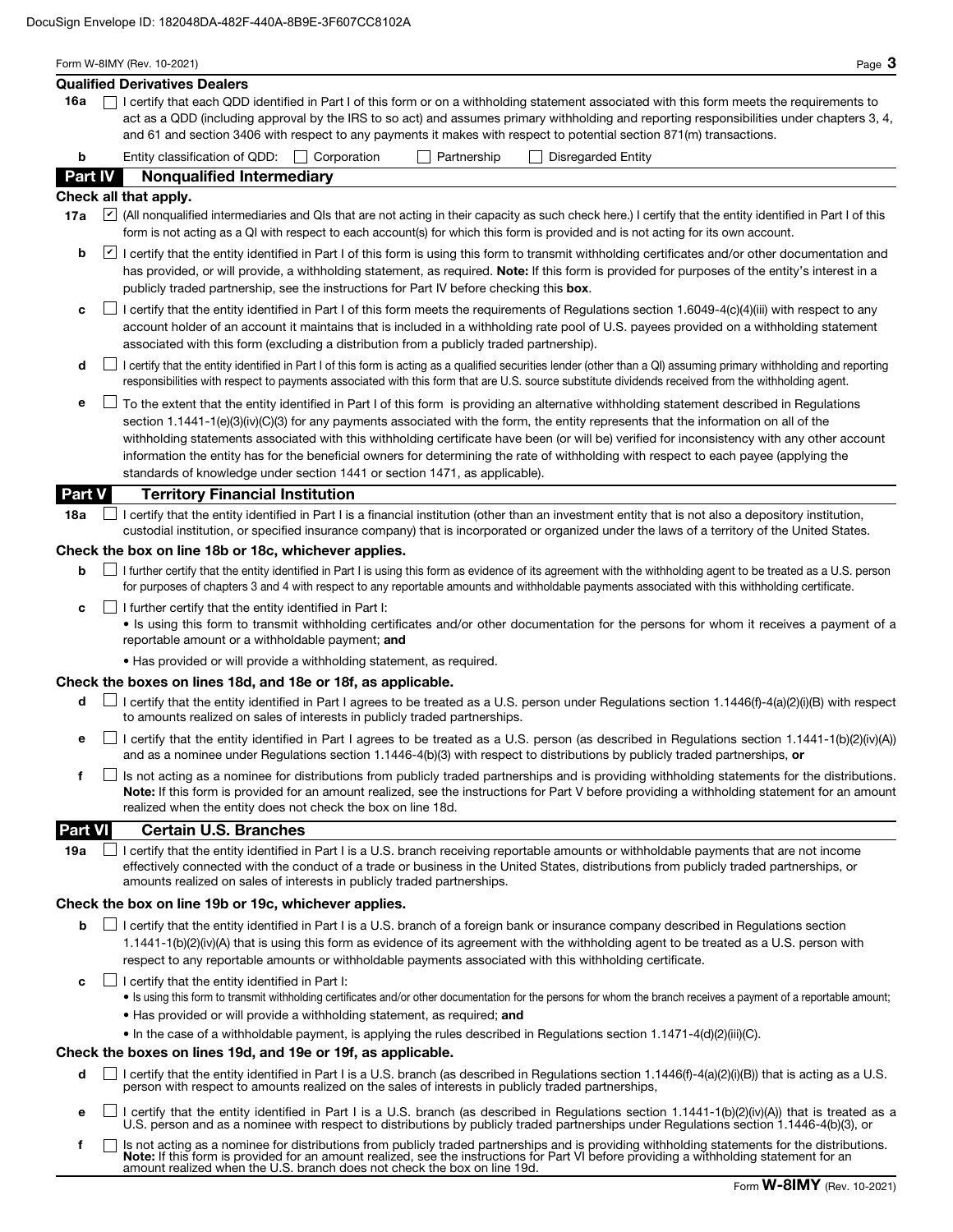#### Form W-8IMY (Rev. 10-2021) Page 4

# Part VII Withholding Foreign Partnership (WP) or Withholding Foreign Trust (WT)

 $20$  I certify that the entity identified in Part I is a withholding foreign partnership or a withholding foreign trust that is compliant with the terms of its WP or WT agreement.

### Part VIII Nonwithholding Foreign Partnership, Simple Trust, or Grantor Trust

#### Check all that apply.

**21a**  $\Box$  I certify that the entity identified in Part I:

• Is a nonwithholding foreign partnership, a nonwithholding foreign simple trust, or a nonwithholding foreign grantor trust and is providing this form for payments that are not effectively connected, or are not treated as effectively connected, with the conduct of a trade or business in the United States; and

• Is using this form to transmit withholding certificates and/or other documentation and has provided or will provide a withholding statement, as required for purposes of chapters 3 and 4, that is subject to the certifications made on this form.

- $\mathsf{b}$  I certify that the entity identified in Part I is a foreign partnership or foreign grantor trust that is a partner in a lower-tier partnership and is providing this Form W-8IMY for purposes of section 1446(a).
- $c \Box$  I certify that the entity identified in Part I is a foreign partnership receiving an amount realized on the transfer of an interest in a partnership for purposes of section 1446(f).
- $\mathsf d$  I certify that the entity identified in Part I is a foreign partnership providing a withholding statement for a modified amount realized from the transfer (check, when applicable, only if box 21c is checked).
- e I certify that the entity identified in Part I is a foreign grantor trust providing the form on behalf of each grantor or other owner of the trust under Regulations section 1.1446(f)-1(c)(2)(vii) that is transmitting withholding certificates and providing a withholding statement to allocate the amount realized to each grantor or other owner.
- f To the extent the entity identified in Part I of this form is providing an alternative withholding statement described in Regulations section 1.1441-1(e)(3)(iv)(C)(3) for any payments associated with the form, the entity represents that the information on all of the withholding certificates associated with the withholding statement may be relied on based on the standards of knowledge under section 1441 or section 1471 applicable to the entity.

# Chapter 4 Status Certifications

# Part IX Nonparticipating FFI with Exempt Beneficial Owners

 $22$   $\Box$  I certify that the entity identified in Part I is using this form to transmit withholding certificates and/or other documentation and has provided or will provide a withholding statement that indicates the portion of the payment allocated to one or more exempt beneficial owners.

### Part X Sponsored FFI

23a Name of sponsoring entity: ▶

### Check the box on line 23b or 23c, whichever applies.

- $\Box$  I certify that the entity identified in Part I:
	- Is an investment entity;
	- Is not a QI, WP (except to the extent permitted in the withholding foreign partnership agreement), or WT; and
	- Has agreed with the entity identified above (that is not a nonparticipating FFI) to act as the sponsoring entity for this entity.
- c  $\Box$  I certify that the entity identified in Part I:
	- Is a controlled foreign corporation as defined in section 957(a);
	- Is not a QI, WP, or WT;

• Is wholly owned, directly or indirectly, by the U.S. financial institution identified above that agrees to act as the sponsoring entity for this entity; and

• Shares a common electronic account system with the sponsoring entity (identified above) that enables the sponsoring entity to identify all account holders and payees of the entity and to access all account and customer information maintained by the entity including, but not limited to, customer identification information, customer documentation, account balance, and all payments made to account holders or payees.

### Part XI Owner-Documented FFI

Note: This status only applies if the U.S. financial institution, participating FFI, reporting Model 1 FFI, or reporting Model 2 FFI to which this form is given has agreed that it will treat the FFI as an owner-documented FFI. The owner-documented FFI must make the certifications below.

**24a**  $\Box$  I certify that the FFI identified in Part I:

- Does not act as an intermediary;
- Does not accept deposits in the ordinary course of a banking or similar business;
- Does not hold, as a substantial portion of its business, financial assets for the account of others;
- Is not an insurance company (or the holding company of an insurance company) that issues or is obligated to make payments with respect to a financial account;

• Is not affiliated with an entity (other than an FFI that is also treated as an owner-documented FFI) that accepts deposits in the ordinary course of a banking or similar business, holds, as a substantial portion of its business, financial assets for the account of others, or is an insurance company (or the holding company of an insurance company) that issues or is obligated to make payments with respect to a financial account; and

• Does not maintain a financial account for any nonparticipating FFI.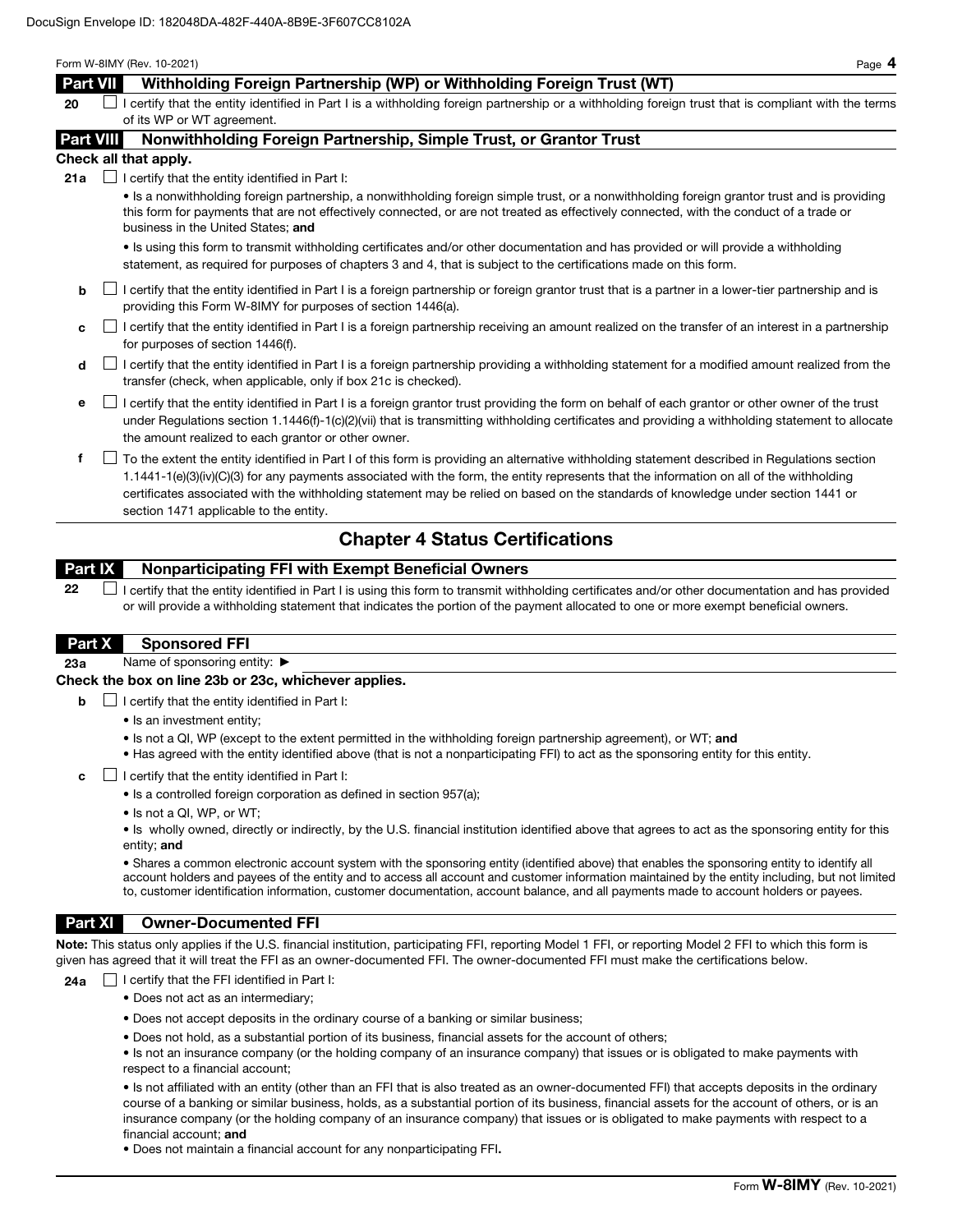Form W-8IMY (Rev. 10-2021) Page 5

### Part XI Owner-Documented FFI *(continued)*

### Check the box on line 24b or 24c, whichever applies.

- $\mathbf{b}$   $\Box$  I certify that the FFI identified in Part I:
	- Has provided, or will provide, an FFI owner reporting statement (including any applicable owner documentation) that contains:
		- The name, address, TIN (if any), chapter 4 status, and type of documentation provided (if required) of every individual and specified U.S. person that owns a direct or indirect equity interest in the owner-documented FFI (looking through all entities other than specified U.S. persons);
		- (ii) The name, address, TIN (if any), chapter 4 status, and type of documentation provided (if required) of every individual and specified U.S. person that owns a debt interest in the owner-documented FFI (including any indirect debt interest, which includes debt interests in any entity that directly or indirectly owns the payee or any direct or indirect equity interest in a debt holder of the payee) that constitutes a financial account in excess of \$50,000 (disregarding all such debt interests owned by participating FFIs, registered deemed-compliant FFIs, certified deemed-compliant FFIs, excepted NFFEs, exempt beneficial owners, or U.S. persons other than specified U.S. persons); and

(iii) Any additional information the withholding agent requests in order to fulfill its obligations with respect to the entity.

 $\mathbf{c}$   $\Box$  I certify that the FFI identified in Part I:

• Has provided, or will provide, an auditor's letter, signed no more than 4 years prior to the date of payment, from an independent accounting firm or legal representative with a location in the United States stating that the firm or representative has reviewed the FFI's documentation with respect to all of its owners and debt holders identified in Regulations section 1.1471-3(d)(6)(iv)(A)(2) and that the FFI meets all the requirements to be an owner-documented FFI. The FFI identified in Part I has also provided, or will provide, an FFI owner reporting statement and Form W-9, with applicable waivers, as described in Regulations section 1.1471-3(d)(6)(iv).

### Part XII Certified Deemed-Compliant Nonregistering Local Bank

25  $\Box$  I certify that the FFI identified in Part I:

• Operates and is licensed solely as a bank or credit union (or similar cooperative credit organization operated without profit) in its country of incorporation or organization;

• Engages primarily in the business of receiving deposits from and making loans to, with respect to a bank, retail customers unrelated to such bank and, with respect to a credit union or similar cooperative credit organization, members, provided that no member has a greater than 5% interest in such credit union or cooperative credit organization;

• Does not solicit account holders outside its country of organization;

• Has no fixed place of business outside such country (for this purpose, a fixed place of business does not include a location that is not advertised to the public and from which the FFI performs solely administrative support functions);

• Has no more than \$175 million in assets on its balance sheet and, if it is a member of an expanded affiliated group, the group has no more than \$500 million in total assets on its consolidated or combined balance sheets; and

• Does not have any member of its expanded affiliated group that is an FFI, other than an FFI that is incorporated or organized in the same country as the FFI identified in Part I and that meets the requirements set forth in this Part XII.

### Part XIII Certified Deemed-Compliant FFI With Only Low-Value Accounts

**26**  $\Box$  I certify that the FFI identified in Part I:

• Is not engaged primarily in the business of investing, reinvesting, or trading in securities, partnership interests, commodities, notional principal contracts, insurance or annuity contracts, or any interest (including a futures or forward contract or option) in such security, partnership interest, commodity, notional principal contract, insurance contract, or annuity contract;

• No financial account maintained by the FFI or any member of its expanded affiliated group, if any, has a balance or value in excess of \$50,000 (as determined after applying applicable account aggregation rules); and

• Neither the FFI nor the FFI's entire expanded affiliated group, if any, has more than \$50 million in assets on its consolidated or combined balance sheet as of the end of its most recent accounting year.

### Part XIV Certified Deemed-Compliant Sponsored, Closely Held Investment Vehicle

27a Name of sponsoring entity: ▶

 $\mathbf{b}$  | I certify that the FFI identified in Part I:

• Is an FFI solely because it is an investment entity described in Regulations section 1.1471-5(e)(4);

• Is not a QI, WP, or WT;

• Will have all of its due diligence, withholding, and reporting responsibilities (determined as if the FFI were a participating FFI) fulfilled by the sponsoring entity identified on line 27a; and

• 20 or fewer individuals own all of the debt and equity interests in the entity (disregarding debt interests owned by U.S. financial institutions, participating FFIs, registered deemed-compliant FFIs, and certified deemed-compliant FFIs and equity interests owned by an entity that owns 100% of the equity interests in the FFI identified in Part I and is itself a sponsored FFI).

### Part XV Certified Deemed-Compliant Limited Life Debt Investment Entity

 $28$  | | certify that the FFI identified in Part I:

• Was in existence as of January 17, 2013;

• Issued all classes of its debt or equity interests to investors on or before January 17, 2013, pursuant to a trust indenture or similar agreement; and

• Is certified deemed-compliant because it satisfies the requirements to be treated as a limited life debt investment entity (such as the restrictions with respect to its assets and other requirements under Regulations section 1.1471-5(f)(2)(iv)).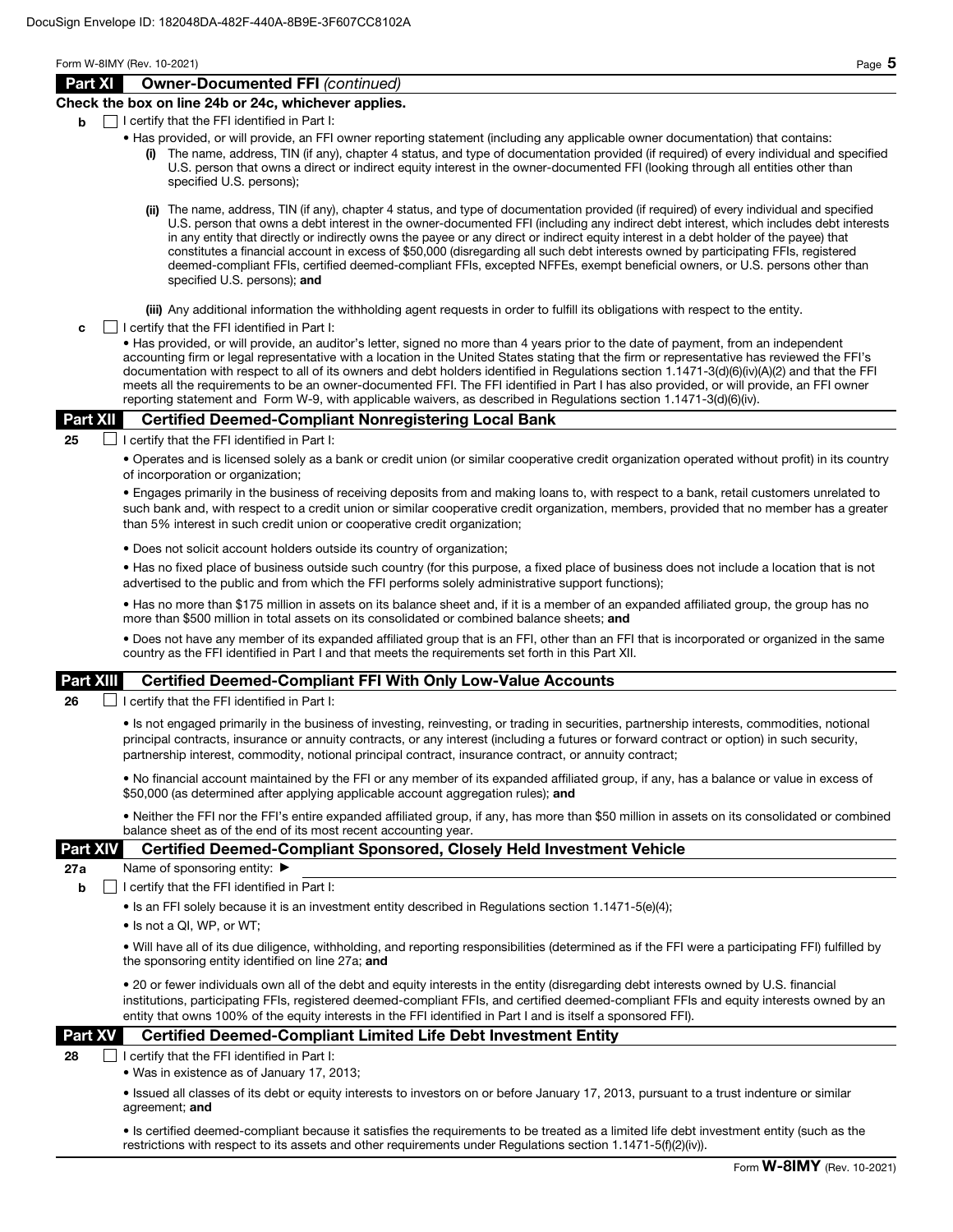Form W-8IMY (Rev. 10-2021) Page 6

## Part XVI Certain Investment Entities That Do Not Maintain Financial Accounts

| 29<br>$\Box$ I certify that the entity identified in Part I: |  |
|--------------------------------------------------------------|--|
|--------------------------------------------------------------|--|

• Is a financial institution solely because it is an investment entity described in Regulations section 1.1471-5(e)(4)(i)(A); and

#### • Does not maintain financial accounts.

### Part XVII Restricted Distributor

30a  $\Box$  (All restricted distributors check here.) I certify that the entity identified in Part I:

• Operates as a distributor with respect to debt or equity interests of the restricted fund with respect to which this form is furnished;

• Provides investment services to at least 30 customers unrelated to each other and less than half of its customers are related to each other;

• Is required to perform AML due diligence procedures under the anti-money laundering laws of its country of organization (which is a FATF-compliant jurisdiction);

• Operates solely in its country of incorporation or organization, has no fixed place of business outside of that country, and has the same country of incorporation or organization as all members of its affiliated group, if any;

• Does not solicit customers outside its country of incorporation or organization;

• Has no more than \$175 million in total assets under management and no more than \$7 million in gross revenue on its income statement for the most recent accounting year;

• Is not a member of an expanded affiliated group that has more than \$500 million in total assets under management or more than \$20 million in gross revenue for its most recent accounting year on a combined or consolidated income statement; and

• Does not distribute any debt or securities of the restricted fund to specified U.S. persons, passive NFFEs with one or more substantial U.S. owners, or nonparticipating FFIs.

#### Check the box on line 30b or 30c, whichever applies.

I further certify that with respect to all sales of debt or equity interests in the restricted fund with respect to which this form is furnished that are made after December 31, 2011, the entity identified in Part I:

- $\mathsf{b}$   $\Box$  Has been bound by a distribution agreement that contained a general prohibition on the sale of debt or securities to U.S. entities and U.S. resident individuals and is currently bound by a distribution agreement that contains a prohibition of the sale of debt or securities to any specified U.S. person, passive NFFE with one or more substantial U.S. owners, or nonparticipating FFI.
- $\mathsf{c}$   $\Box$  Is currently bound by a distribution agreement that contains a prohibition on the sale of debt or securities to any specified U.S. person, passive NFFE with one or more substantial U.S. owners, or nonparticipating FFI and, for all sales made prior to the time that such a restriction was included in its distribution agreement, has reviewed all accounts related to such sales in accordance with the procedures identified in Regulations section 1.1471-4(c) applicable to preexisting accounts and has redeemed or retired any securities which were sold to specified U.S. persons, passive NFFEs with one or more substantial U.S. owners, or nonparticipating FFIs, or will transfer the securities to a distributor that is a participating FFI, reporting Model 1 FFI, or reporting Model 2 FFI.

### Part XVIII Foreign Central Bank of Issue

 $31$  I certify that the entity identified in Part I is treated as the beneficial owner of the payment solely for purposes of chapter 4 under Regulations section 1.1471-6(d)(4).

#### Part XIX Nonreporting IGA FFI

32  $\Box$  I certify that the entity identified in Part I:

• Meets the requirements to be considered a nonreporting financial institution pursuant to an applicable IGA between the United States and . The applicable IGA is a  $\Box$  Model 1 IGA or a  $\Box$  Model 2 IGA; and is treated as a under the provisions of the applicable IGA or Treasury regulations

(if applicable, see instructions); and

• If you are a trustee documented trust or a sponsored entity, provide the name of the trustee or sponsor .

The trustee is:  $\Box$  U.S.  $\Box$  Foreign

### Part XX Exempt Retirement Plans

#### Check the box on line 33a, b, c, d, e, or f, whichever applies.

 $33a$   $\Box$  I certify that the entity identified in Part I:

- Is established in a country with which the United States has an income tax treaty in force;
- Is operated principally to administer or provide pension or retirement benefits; and

• Is entitled to treaty benefits on income that the fund derives from U.S. sources (or would be entitled to benefits if it derived any such income) as a resident of the other country which satisfies any applicable limitation on benefits requirement.

 $\mathbf{b}$   $\Box$  I certify that the entity identified in Part I:

• Is organized for the provision of retirement, disability, or death benefits (or any combination thereof) to beneficiaries that are former employees of one or more employers in consideration for services rendered;

• No single beneficiary has a right to more than 5% of the FFI's assets;

• Is subject to government regulation and provides annual information reporting about its beneficiaries to the relevant tax authorities in the country in which the fund is established or operated; and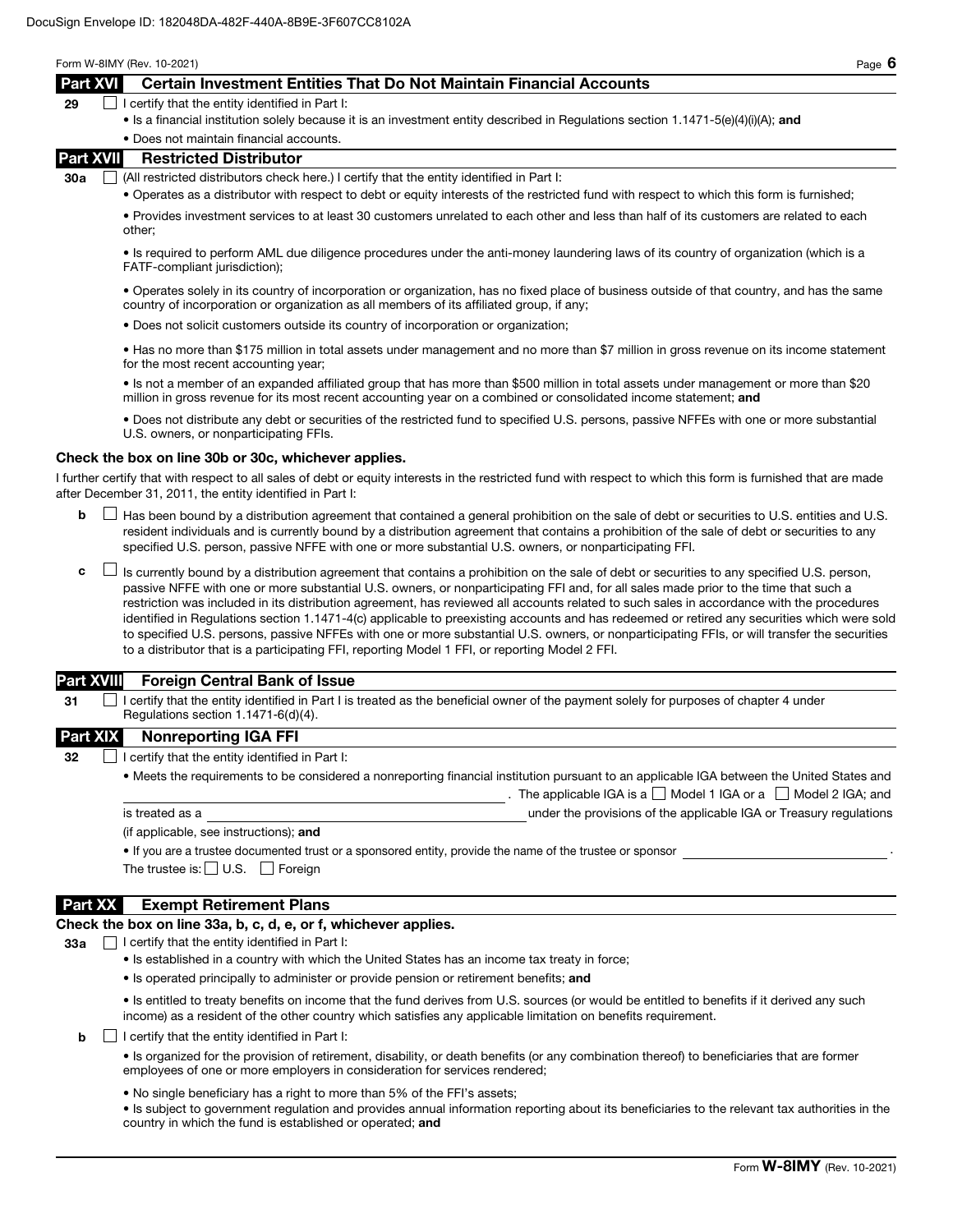|                  |  | Form W-8IMY (Rev. 10-2021)<br>Page 7                                                                                                                                                                                                                                                                                                                                                                                                                                                                                  |
|------------------|--|-----------------------------------------------------------------------------------------------------------------------------------------------------------------------------------------------------------------------------------------------------------------------------------------------------------------------------------------------------------------------------------------------------------------------------------------------------------------------------------------------------------------------|
| Part XX          |  | <b>Exempt Retirement Plans (continued)</b>                                                                                                                                                                                                                                                                                                                                                                                                                                                                            |
|                  |  | (i) Is generally exempt from tax on investment income under the laws of the country in which it is established or operates due to its<br>status as a retirement or pension plan;                                                                                                                                                                                                                                                                                                                                      |
|                  |  | (ii) Receives at least 50% of its total contributions from sponsoring employers (disregarding transfers of assets from other plans<br>described in this part, retirement and pension accounts described in an applicable Model 1 or Model 2 IGA, other retirement funds<br>described in an applicable Model 1 or Model 2 IGA, or accounts described in Regulations section 1.1471-5(b)(2)(i)(A));                                                                                                                     |
|                  |  | (iii) Either does not permit or penalizes distributions or withdrawals made before the occurrence of specified events related to<br>retirement, disability, or death (except rollover distributions to accounts described in Regulations section 1.1471-5(b)(2)(i)(A)<br>(referring to retirement and pension accounts), to retirement and pension accounts described in an applicable Model 1 or Model 2<br>IGA, or to other retirement funds described in this part or in an applicable Model 1 or Model 2 IGA); or |
|                  |  | (iv) Limits contributions by employees to the fund by reference to earned income of the employee or may not exceed \$50,000 annually.                                                                                                                                                                                                                                                                                                                                                                                 |
| c                |  | I certify that the entity identified in Part I:                                                                                                                                                                                                                                                                                                                                                                                                                                                                       |
|                  |  | • Is organized for the provision of retirement, disability, or death benefits (or any combination thereof) to beneficiaries that are former<br>employees of one or more employers in consideration for services rendered;                                                                                                                                                                                                                                                                                             |
|                  |  | • Has fewer than 50 participants;                                                                                                                                                                                                                                                                                                                                                                                                                                                                                     |
|                  |  | • Is sponsored by one or more employers, each of which is not an investment entity or passive NFFE;                                                                                                                                                                                                                                                                                                                                                                                                                   |
|                  |  | • Employee and employer contributions to the fund (disregarding transfers of assets from other plans described in this part, retirement and<br>pension accounts described in an applicable Model 1 or Model 2 IGA, or accounts described in Regulations section 1.1471-5(b)(2)(i)(A)) are<br>limited by reference to earned income and compensation of the employee, respectively;                                                                                                                                    |
|                  |  | • Participants that are not residents of the country in which the fund is established or operated are not entitled to more than 20% of the fund's assets; and                                                                                                                                                                                                                                                                                                                                                         |
|                  |  | • Is subject to government regulation and provides annual information reporting about its beneficiaries to the relevant tax authorities in the<br>country in which the fund is established or operates.                                                                                                                                                                                                                                                                                                               |
| d                |  | I certify that the entity identified in Part I is formed pursuant to a pension plan that would meet the requirements of section 401(a), other<br>than the requirement that the plan be funded by a trust created or organized in the United States.                                                                                                                                                                                                                                                                   |
| е                |  | I certify that the entity identified in Part I is established exclusively to earn income for the benefit of one or more retirement funds described<br>in this part or in an applicable Model 1 or Model 2 IGA, accounts described in Regulations section $1.1471 - 5(b)(2)(i)(A)$ (referring to<br>retirement and pension accounts), or retirement and pension accounts described in an applicable Model 1 or Model 2 IGA.                                                                                            |
| f                |  | I certify that the entity identified in Part I:                                                                                                                                                                                                                                                                                                                                                                                                                                                                       |
|                  |  | • Is established and sponsored by a foreign government, international organization, central bank of issue, or government of a U.S.<br>possession (each as defined in Regulations section 1.1471-6) or an exempt beneficial owner described in an applicable Model 1 or Model<br>2 IGA to provide retirement, disability, or death benefits to beneficiaries or participants that are current or former employees of the sponsor<br>(or persons designated by such employees); or                                      |
|                  |  | • Is established and sponsored by a foreign government, international organization, central bank of issue, or government of a U.S.<br>possession (each as defined in Regulations section 1.1471-6) or an exempt beneficial owner described in an applicable Model 1 or Model<br>2 IGA to provide retirement, disability, or death benefits to beneficiaries or participants that are not current or former employees of such<br>sponsor, but are in consideration of personal services performed for the sponsor.     |
| <b>Part XXI</b>  |  | <b>Excepted Nonfinancial Group Entity</b>                                                                                                                                                                                                                                                                                                                                                                                                                                                                             |
| 34               |  | I certify that the entity identified in Part I:                                                                                                                                                                                                                                                                                                                                                                                                                                                                       |
|                  |  | • Is a holding company, treasury center, or captive finance company and substantially all of the entity's activities are functions described in<br>Regulations section 1.1471-5(e)(5)(i)(C) through (E);                                                                                                                                                                                                                                                                                                              |
|                  |  | • Is a member of a nonfinancial group described in Regulations section 1.1471-5(e)(5)(i)(B);                                                                                                                                                                                                                                                                                                                                                                                                                          |
|                  |  | • Is not a depository or custodial institution (other than for members of the entity's expanded affiliated group); and                                                                                                                                                                                                                                                                                                                                                                                                |
|                  |  | • Does not function (or hold itself out) as an investment fund, such as a private equity fund, venture capital fund, leveraged buyout fund, or<br>any investment vehicle with an investment strategy to acquire or fund companies and then hold interests in those companies as capital<br>assets for investment purposes.                                                                                                                                                                                            |
| <b>Part XXII</b> |  | <b>Excepted Nonfinancial Start-Up Company</b>                                                                                                                                                                                                                                                                                                                                                                                                                                                                         |
| 35               |  | I certify that the entity identified in Part I:                                                                                                                                                                                                                                                                                                                                                                                                                                                                       |
|                  |  | • Was formed on (or in the case of a new line of business, the date of board resolution approving the new line of business)                                                                                                                                                                                                                                                                                                                                                                                           |
|                  |  | (date must be less than 24 months prior to date of payment);                                                                                                                                                                                                                                                                                                                                                                                                                                                          |
|                  |  | • Is not yet operating a business and has no prior operating history or is investing capital in assets with the intent to operate a new line of<br>business other than that of a financial institution or passive NFFE; and                                                                                                                                                                                                                                                                                           |
|                  |  | . Does not function (or hold itself out) as an investment fund, such as a private equity fund, venture capital fund, leveraged buyout fund, or<br>any investment vehicle whose purpose is to acquire or fund companies and then hold interests in those companies as capital assets for<br>investment purposes.                                                                                                                                                                                                       |

## Part XXIII Excepted Nonfinancial Entity in Liquidation or Bankruptcy

 $36$  I certify that the entity identified in Part I:

- Filed a plan of liquidation, filed a plan for reorganization, or filed for bankruptcy on the following date: ;
- Has not been engaged during the past 5 years in business as a financial institution or acted as a passive NFFE;

• Is either liquidating or emerging from a reorganization or bankruptcy with the intent to continue or recommence operations as a nonfinancial entity; and

• Has provided, or will provide, documentary evidence such as a bankruptcy filing or other public documentation that supports its claim if it remains in bankruptcy or liquidation for more than 3 years.